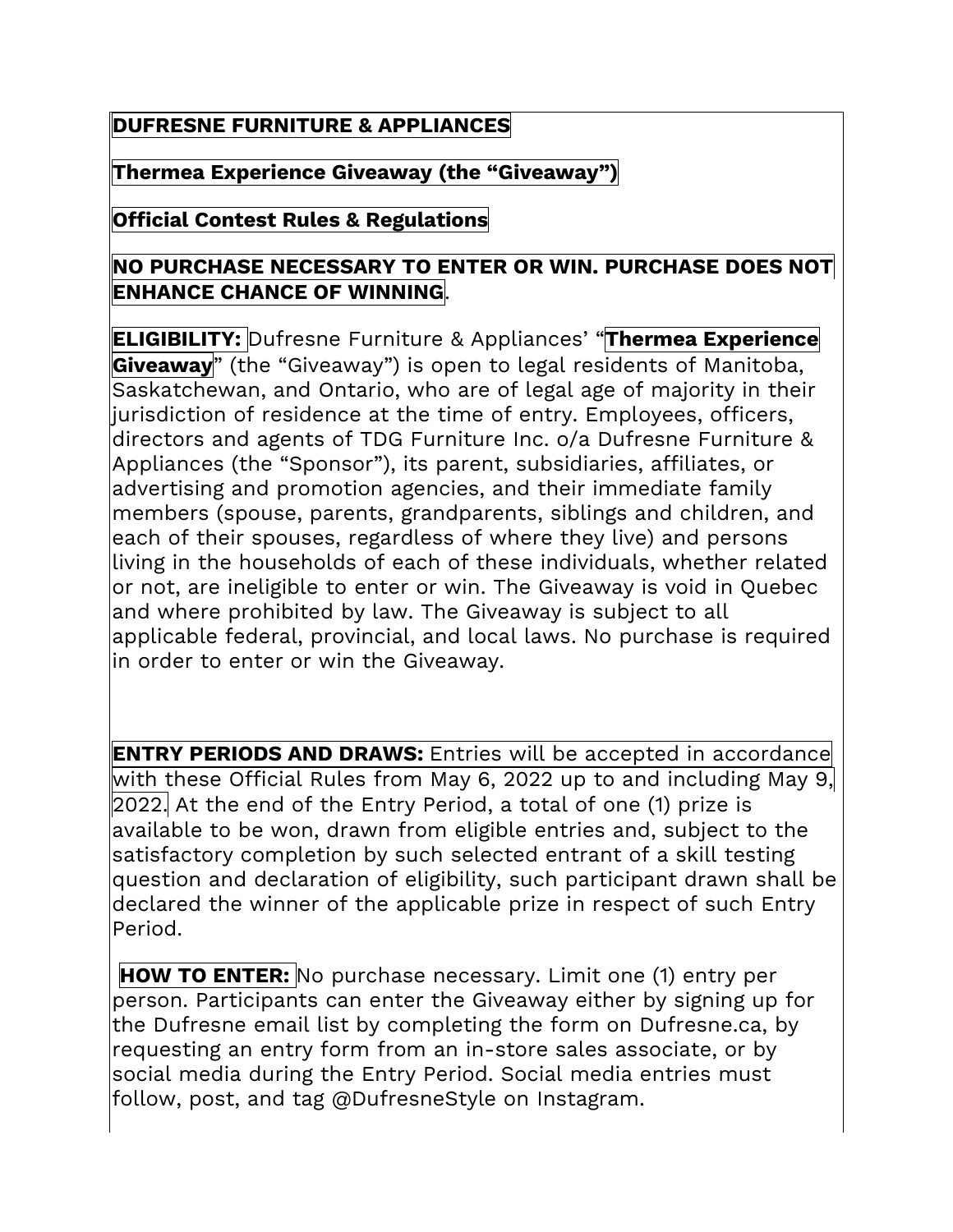CONDITIONS OF ENTRY: Notwithstanding anything else contained in these Official Rules:

An Entry for the Giveaway must be received by 11:59 pm Central Time (CST) on the final day of the Entry Period to be eligible for the draw.

There is a limit of one (1) entry per household. Any attempt to earn extra entries by using multiple/different identities, contact information, registrations or log-ins, or any other methods, will void all of such participant's entries and that participant will be disqualified from the Giveaway draw.

All related expenses incurred in connection with entering the Giveaway shall be borne solely by the participant (including the costs of any product or financing contract, postage, computer usage fees and internet usage / data fees).

By entering the Giveaway, participants agree to be bound by the terms of these Official Rules and to the decisions of the Sponsor, which are final and binding.

Participants consent to the collection, use and disclosure by the Sponsor, its affiliates and their respective officers, agents and employees, of their personal information for the purposes of administering the Giveaway, for compiling statistical and consumer habits and market information and, if consented to on the ballot, for contacting the participant with promotional and/or marketing materials. Although participants may be given the option to receive commercial communications from the Sponsor, participation in the Giveaway is not dependent upon the participating agreeing to receive communications, and such agreement will not impact a participant's chance of winning a Grand Prize.

You agree that these Terms are to be considered an agreement made under seal.

**SELECTION OF WINNER**: Entries received during the Entry Period will be entered into a draw from among all other eligible entries received or entered during such period, to win The Prize, subject to the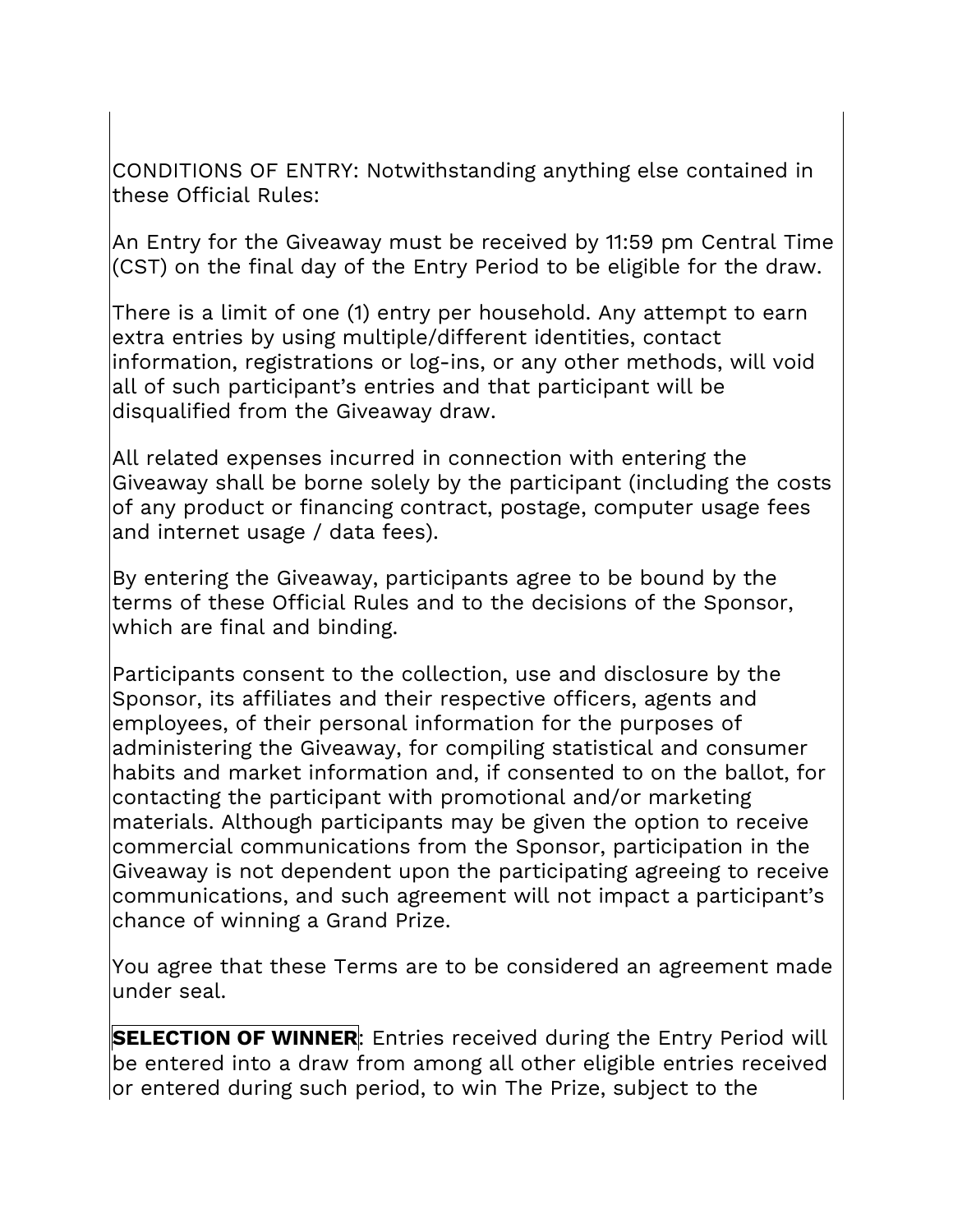conditions, and restrictions below. All entries must be received by 11:59PM CST on the final date of the Entry Period to be eligible for the draw. Limit one (1) entry per person/household/address. Odds of winning the Prize will depend on the number of eligible entries received during the Entry Period. The selected entrant will be contacted by email and, in order to be declared the winner, will be required to execute and return a declaration of eligibility within fourteen (14) days of date of the draw (or within such longer period as the Sponsor may in its sole discretion allow) and to correctly answer, without assistance of any kind, whether mechanical or otherwise, a time-limited mathematical skill-testing question prior to prize award. If the selected entrant does not return the properly executed documents within the specified time period, is ineligible, fails to correctly answer the skill testing question within the time provided, or cannot or does not comply with these Official Rules, he/she will be disqualified, the Prize will be forfeited and, at Sponsor's discretion, an alternate entry may be selected from the other entrants for such Prize draw. All entries become the property of the Sponsor and will not be returned. The draw is not merit-based, and entrants will not be selected based on the quality or content of any Letter Entry.

**PRIZES:** There is a total of one (1) Prize composed of one (1) Thermea Spa Experience for two (2) people. Approximate retail value of \$750.

**GENERAL PRIZE RESTRICTIONS:** All prizes are non-transferable and are not redeemable for cash, in whole or in part. Certain other restrictions may apply. Except as otherwise specified herein, no substitution will be made. Prizes are awarded "as is" with no warranty or guarantee, either express or implied by Sponsor, and all the Participating Stores' respective usual terms of sale shall apply to merchandise purchased with the gift certificate awarded. All federal, provincial and local taxes (including income and withholding taxes) and any costs and expenses related to the acceptance and use of a prize not specified herein are the responsibility solely of the prize winner.

**GENERAL CONDITIONS:** Entrants agree to be bound by the terms of these Official Rules and to the decisions of the Sponsor which are final and binding. By entering a draw, entrants' consent to the collection, use and disclosure by the Sponsor, its affiliates and their